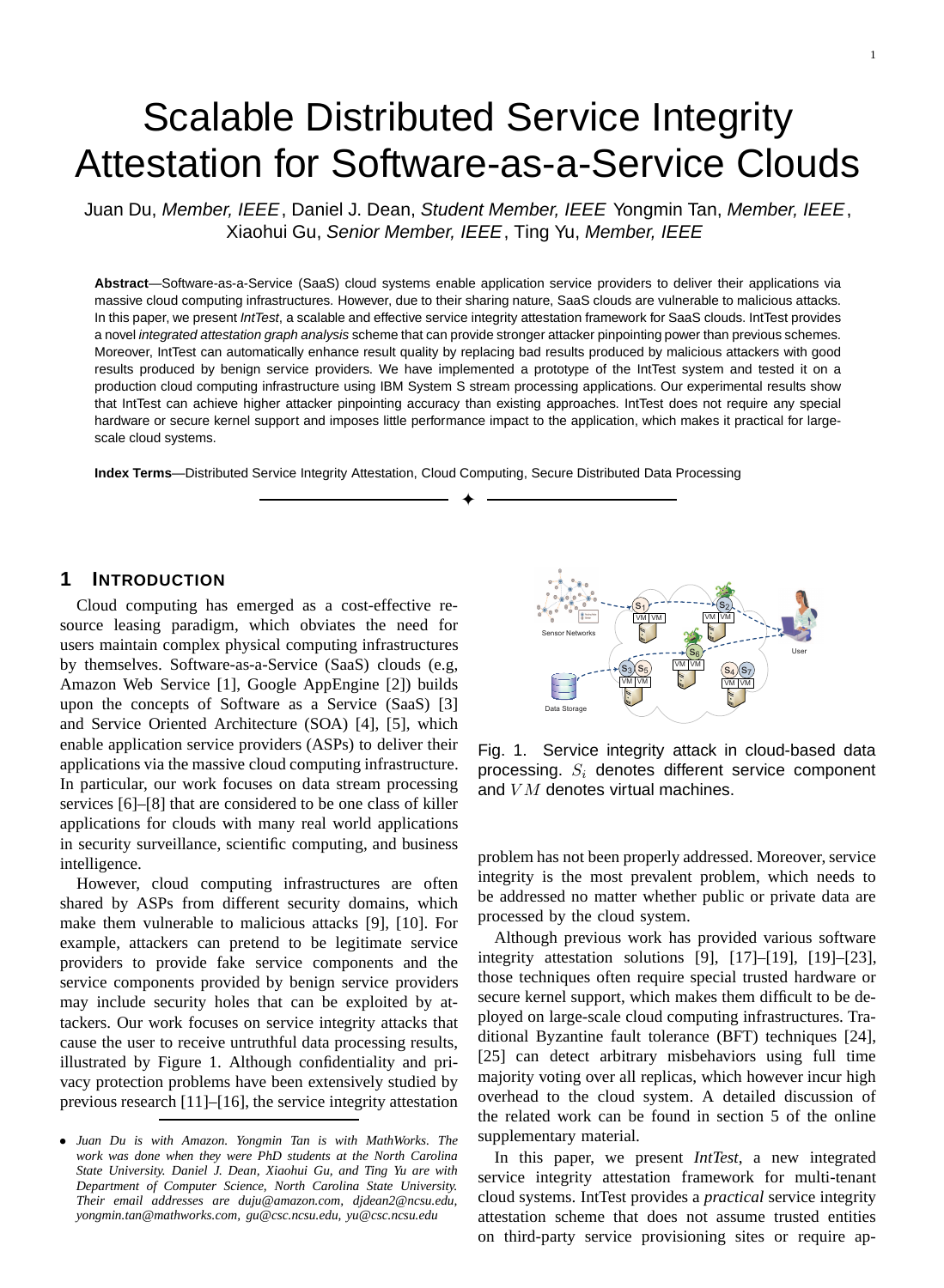plication modifications. IntTest builds upon our previous work RunTest [26] and AdapTest [27] but can provide stronger malicious attacker pinpointing power than RunTest and AdapTest. Specifically, both RunText and AdapTest as well as traditional majority voting schemes need to assume that benign service providers take majority in *every* service function. However, in large-scale multi-tenant cloud systems, multiple malicious attackers may launch colluding attacks on certain targeted service functions to invalidate the assumption. To address the challenge, IntTest takes a *holistic* approach by systematically examining both *consistency* and *inconsistency* relationships among different service providers within the *entire* cloud system. IntTest examines both per-function consistency graphs and the global inconsistency graph. The per-function consistency graph analysis can limit the scope of damage caused by colluding attackers while the global inconsistency graph analysis can effectively expose those attackers that try to compromise many service functions. Hence, IntTest can still pinpoint malicious attackers even if they become majority for some service functions.

By taking an integrated approach, IntTest can not only pinpoint attackers more efficiently but also can suppress aggressive attackers and limit the scope of the damage caused by colluding attacks. Moreover, IntTest provides *result auto-correction* that can automatically replace corrupted data processing results produced by malicious attackers with good results produced by benign service providers.

Specifically, this paper makes the following contributions:

- We provide a scalable and efficient distributed service integrity attestation framework for large-scale cloud computing infrastructures.
- We present a novel integrated service integrity attestation scheme that can achieve higher pinpointing accuracy than previous techniques.
- We describe a result auto-correction technique that can automatically correct the corrupted results produced by malicious attackers.
- We conduct both analytical study and experimental evaluation to quantify the accuracy and overhead of the integrated service integrity attestation scheme.

We have implemented a prototype of the IntTest system and tested it on NCSU's virtual computing lab (VCL) [28], a production cloud computing infrastructure that operates in a similar way as the Amazon elastic compute cloud (EC2) [29]. The benchmark applications we use to evaluate IntTest are distributed data stream processing services provided by the IBM System S stream processing platform [8], [30], an industry strength data stream processing system. Experimental results show that IntTest can achieve more accurate pinpointing than existing schemes (e.g. RunTest, AdapTest, full time majority voting) under strategically colluding attacks. IntTest is scalable, and can reduce the attestation overhead by more than one order of magnitude compared to the traditional full time majority voting scheme.

The rest of the paper is organized as follows. Section 2

| notation         | meaning                                           |
|------------------|---------------------------------------------------|
| $p_i$            | service provider                                  |
| $f_i$            | service function                                  |
| $c_i$            | service component                                 |
| $d_i$            | application data tuple                            |
| $\overline{P_u}$ | attestation probability                           |
| $\mathcal{r}$    | number of copies for a tuple                      |
| Κ                | Max number of malicious service providers         |
| $C_G$            | minimum vertex cover of graph G                   |
| $N_p$            | the neighbor set of node p                        |
| $G_p'$           | the residual graph of G                           |
| Ω                | the set of malicious service providers identified |
|                  | by the global inconsistency graph                 |
| $M_i$            | the set of malicious service providers identified |
|                  | by consistency graph in service function $f_i$    |

TABLE 1 Notations.

presents our system model. Section 3 presents the design details. Section 4 provides an analytical study about the IntTest system. Section 5 presents the experimental results. Section 6 sumarizes the limitations of our approach. Finally, the paper concludes in Section 7.

# **2 PRELIMINARY**

In this section, we first introduce the software-as-aservice (SaaS) cloud system model. We then describe our problem formulation including the service integrity attack model and our key assumptions. Table 1 summarizes all the notations used in this paper.

## **2.1 SaaS Cloud System Model**

SaaS cloud builds upon the concepts of Software as a Service (SaaS) [3] and Service Oriented Architecture (SOA) [4], [5], which allows application service providers (ASPs) to deliver their applications via large-scale cloud computing infrastructures. For example, both Amazon Web Service (AWS) and Google AppEngine provide a set of application services supporting enterprise applications and big data processing. A distributed application service can be dynamically composed from individual service components provided by different ASPs  $(p_i)$  [31], [32]. For example, a disaster assistance claim processing application [33] consists of voice-over-IP (VoIP) analysis component, email analysis component, community discovery component, clustering and join components. Our work focuses on data processing services [6], [8], [34], [35] which have become increasingly popular with applications in many real world usage domains such as business intelligence, security surveillance, and scientific computing. Each service component, denoted by  $c_i$ , provides a specific data processing function, denoted by  $f_i$ , such as sorting, filtering, correlation, or data mining utilities. Each service component can have one or more input ports for receiving input data tuples, denoted by  $d_i$ , and one or more output ports to emit output tuples.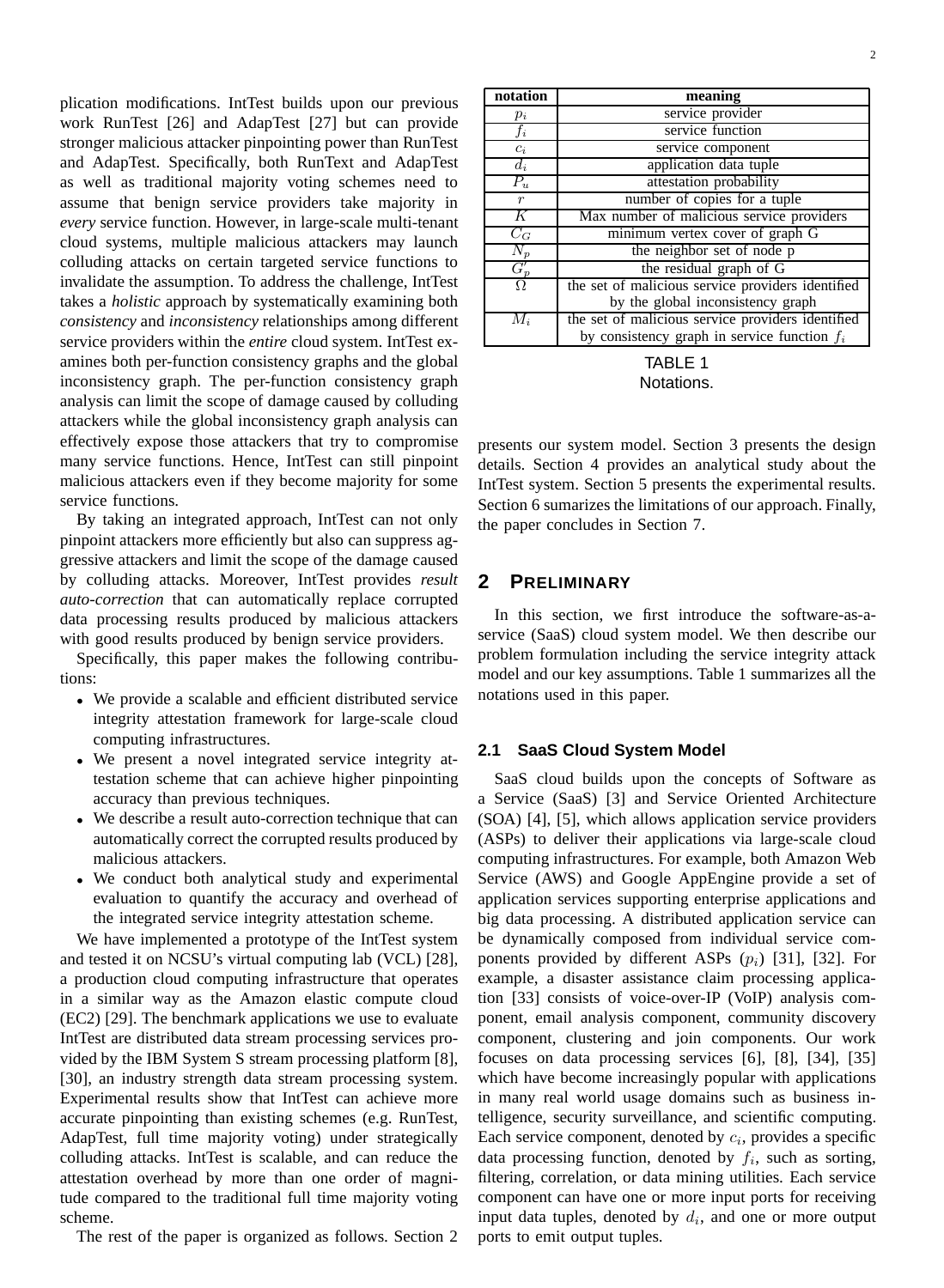In a large-scale SaaS cloud, the same service function can be provided by different ASPs. Those *functionallyequivalent* service components exist because: i) service providers may create replicated service components for load balancing and fault tolerance purposes; and ii) popular services may attract different service providers for profit. To support automatic service composition, we can deploy a set of *portal nodes* [31], [32] that serve as the gateway for the user to access the composed services in the SaaS cloud. The portal node can aggregate different service components into composite services based on the user's requirements. For security protection, the portal node can perform authentication on users to prevent malicious users from disturbing normal service provisioning.

Different from other open distributed systems such as peer-to-peer networks and volunteer computing environments, SaaS cloud systems possess a set of unique features. First, third-party ASPs typically do not want to reveal the internal implementation details of their software services for intellectual property protection. Thus, it is difficult to only rely on challenge-based attestation schemes [20], [36], [37] where the verifier is assumed to have certain knowledge about the software implementation or have access to the software source code. Second, both the cloud infrastructure provider and third-party service providers are autonomous entities. It is impractical to impose any special hardware or secure kernel support on individual service provisioning sites. Third, for privacy protection, only portal nodes have global information about which service functions are provided by which service providers in the SaaS cloud. Neither cloud users nor individual ASPs have the global knowledge about the SaaS cloud such as the number of ASPs and the identifiers of the ASPs offering a specific service function.

#### **2.2 Problem Formulation**

Given an SaaS cloud system, the goal of IntTest is to pinpoint any malicious service provider that offers an untruthful service function. IntTest treats all service components as black-boxes, which does not require any special hardware or secure kernel support on the cloud platform. We now describe our attack model and our key assumptions as follows.

**Attack model.** A malicious attacker can pretend to be a legitimate service provider or take control of vulnerable service providers to provide untruthful service functions. Malicious attackers can be stealthy, which means they can misbehave on a selective subset of input data or service functions while pretending to be benign service providers on other input data or functions. The stealthy behavior makes detection more challenging due to the following reasons: 1) the detection scheme needs to be hidden from the attackers to prevent attackers from gaining knowledge on the set of data processing results that will be verified and therefore easily escaping detection; 2) the detection scheme needs to be scalable while being able to capture misbehavior that may be both unpredictable and occasional.



Fig. 2. **Replay-based consistency check.**

In a large-scale cloud system, we need to consider colluding attack scenarios where multiple malicious attackers collude or multiple service sites are simultaneously compromised and controlled by a single malicious attacker. Attackers could *sporadically collude*, which means an attacker can collude with an arbitrary subset of its colluders at any time. We assume that malicious nodes have no knowledge of other nodes except those they interact with directly. However, attackers can communicate with their colluders in an arbitrary way. Attackers can also change their attacking and colluding strategies arbitrarily.

**Assumptions.** We first assume that the total number of malicious service components is less than the total number of benign ones in the entire cloud system. Without this assumption, it would be very hard, if not totally impossible, for any attack detection scheme to work when comparable ground truth processing results are not available. However, different from RunTest, AdapTest, or any previous majority voting schemes, IntTest does not assume benign service components have to be the majority for every service function, which will greatly enhance our pinpointing power and limit the scope of service functions that can be compromised by malicious attackers.

Second, we assume that the data processing services are input-deterministic, that is, given the same input, a benign service component always produces the same or similar output (based on a user defined similarity function). Many data stream processing functions fall into this category [8]. We can also easily extend our attestation framework to support stateful data processing services [38], which however is outside the scope of this paper.

Third, we also assume that the result inconsistency caused by hardware or software faults can be marked by fault detection schemes [39] and are excluded from our malicious attack detection.

## **3 DESIGN AND ALGORITHMS**

In this section, we first present the basis of the IntTest system: probabilistic replay-based consistency check and the integrity attestation graph model. We then describe the integrated service integrity attestation scheme in detail. Next, we present the result auto-correction scheme.

### **3.1 Baseline Attestation Scheme**

In order to detect service integrity attack and pinpoint malicious service providers, our algorithm relies on *replay-based consistency check* to derive the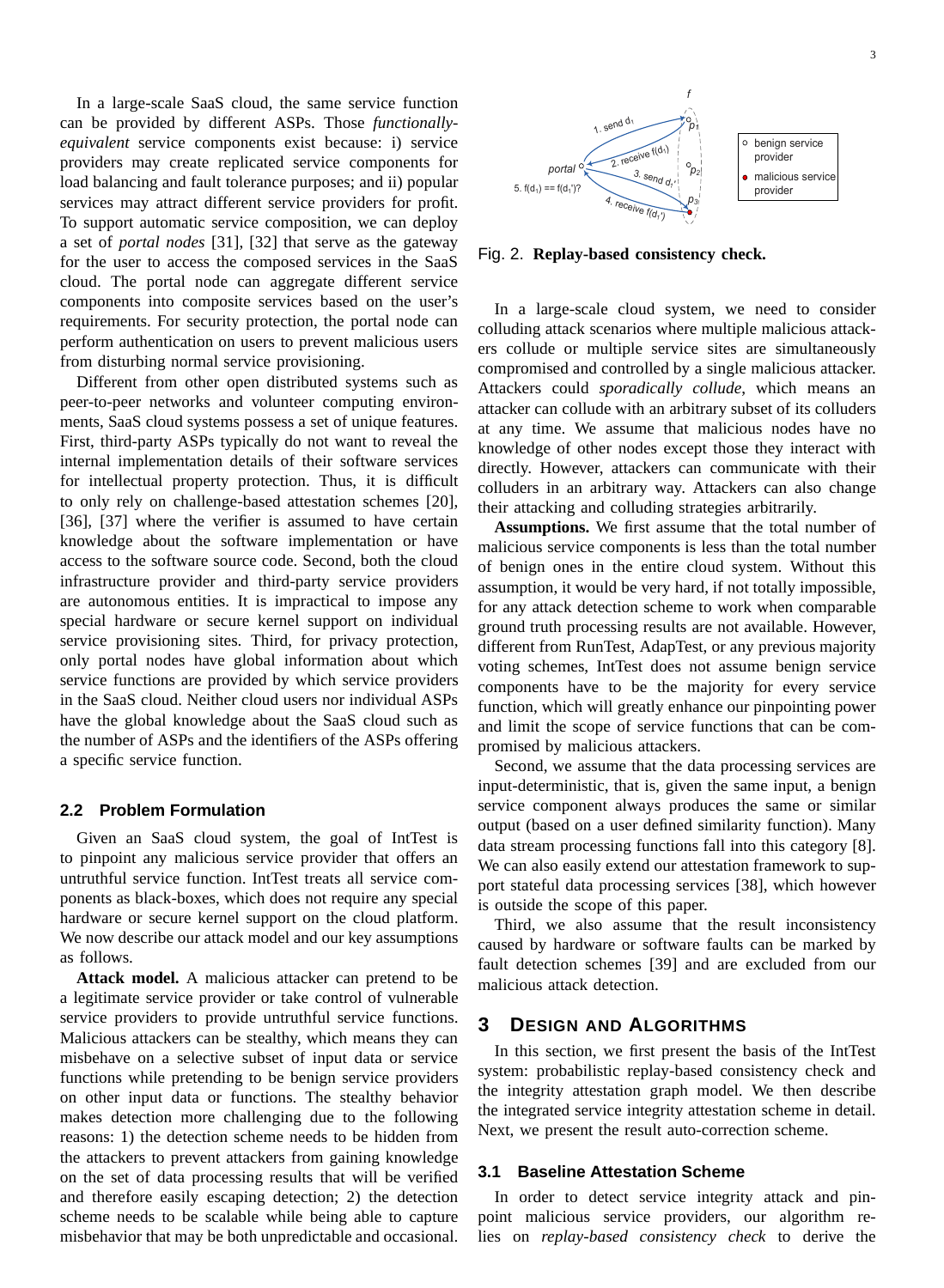consistency/inconsistency relationships between service providers. For example, Figure 2 shows the consistency check scheme for attesting three service providers  $p_1$ ,  $p_2$ , and  $p_3$  that offer the same service function f. The portal sends the original input data  $d_1$  to  $p_1$  and gets back the result  $f(d_1)$ . Next, the portal sends  $d'_1$ , a duplicate of  $d_1$  to  $p_3$  and gets back the result  $f(d'_1)$ . The portal then compares  $f(d_1)$  and  $f(d'_1)$  to see whether  $p_1$  and  $p_3$  are consistent.

The intuition behind our approach is that if two service providers disagree with each other on the processing result of the same input, at least one of them should be malicious. Note that we do not send an input data item and its duplicates (i.e., attestation data) concurrently. Instead, we replay the attestation data on different service providers *after* receiving the processing result of the original data. Thus, the malicious attackers cannot avoid the risk of being detected when they produce false results on the original data. Although the replay scheme may cause delay in a single tuple processing, we can overlap the attestation and normal processing of consecutive tuples in the data stream to hide the attestation delay from the user.

If two service providers always give consistent output results on all input data, there exists consistency relationship between them. Otherwise, if they give different outputs on at least one input data, there is inconsistency relationship between them. We do not limit the consistency relationship to equality function since two benign service providers may produce similar but not exactly the same results. For example, the credit scores for the same person may vary by a small difference when obtained from different credit bureaus. We allow the user to define a distance function to quantify the biggest tolerable result difference.

**Definition 1**: For two output results,  $r_1$  and  $r_2$ , which come from two functionally equivalent service providers respectively, *Result Consistency* is defined as either  $r_1 = r_2$ , or the distance between  $r_1$  and  $r_2$  according to user-defined distance function  $D(r_1, r_2)$  falls within a threshold  $\delta$ .

For scalability, we propose *randomized probabilistic attestation*, an attestation technique that randomly replays a subset of input data for attestation. For composite dataflow processing services consisting of multiple service hops, each service hop is composed of a set of functionally equivalent service providers. Specifically, for an incoming tuple  $d_i$ , the portal may decide to perform integrity attestation with probability  $p_u$ . If the portal decides to perform attestation on  $d_i$ , the portal first sends  $d_i$  to a predefined service path  $p_1 \rightarrow p_2 \dots \rightarrow p_l$  providing functions  $f_1 \rightarrow f_2 \dots \rightarrow f_l$ . After receiving the processing result for  $d_i$ , the portal replays the duplicate(s) of  $d_i$  on alternative service path(s) such as  $p'_1 \rightarrow p'_2 ... \rightarrow p'_l$ , where  $p'_j$  provides the same function  $f_j$  as  $p_j$ . The portal may perform data replay on multiple service providers to perform concurrent attestation.

After receiving the attestation results, the portal compares each intermediate result between pairs of functionally equivalent service providers  $p_i$  and  $p'_i$ . If  $p_i$  and  $p'_i$  receive the same input data but produce different output results,

we say that  $p_i$  and  $p'_i$  are inconsistent. Otherwise, we say that  $p_i$  and  $p'_i$  are consistent with regard to function  $f_i$ . For example, let us consider two different credit score service providers  $p_1$  and  $p'_1$ . Suppose the distance function is defined as two credit score difference is no more than 10. If  $p_1$  outputs 500 and  $p'_1$  outputs 505 for the same person, we say  $p_1$  and  $p'_1$  are consistent. However, if  $p_1$  outputs 500 and  $p'_1$  outputs 550 for the same person, we would consider  $p_1$  and  $p'_1$  to be inconsistent. We evaluate both intermediate and final data processing results between functionally equivalent service providers to derive the consistency/inconsistency relationships. For example, if data processing involves a sub-query to a database, we evaluate both the final data processing result along with the intermediate sub-query result. Note that although we do not attest all service providers at the same time, all service providers will be covered by the randomized probabilistic attestation over a period of time.

With replay-based consistency check, we can test functionally equivalent service providers and obtain their consistency and inconsistency relationships. We employ both the *consistency graph* and *inconsistency graph* to aggregate pair-wise attestation results for further analysis. The graphs reflect the consistency/inconsistency relationships across multiple service providers over a period of time. Before introducing the attestation graphs, we first define consistency links and inconsistency links.

**Definition 2**: A *consistency link* exists between two service providers who always give consistent output for the same input data during attestation. An *inconsistency link* exists between two service providers who give at least one inconsistent output for the same input data during attestation.

We then construct consistency graphs for each function to capture consistency relationships among the service providers provisioning the same function. Figure 3(a) shows the consistency graphs for two functions. Note that two service providers that are consistent for one function are not necessarily consistent for another function. This is the reason why we confine consistency graphs within individual functions.

**Definition 3**: A per-function *consistency graph* is an undirected graph, with all the attested service providers that provide the same service function as the vertices and consistency links as the edges.

We use a global inconsistency graph to capture inconsistency relationships among all service providers. Two service providers are said to be inconsistent as long as they disagree in any function. Thus, we can derive more comprehensive inconsistency relationships by integrating inconsistency links across functions. Figure 3(b) shows an example of the global inconsistency graph. Note that service provider  $p_5$  provides both functions  $f_1$  and  $f_2$ . In the inconsistency graph, there is a single node  $p_5$  with its links reflecting inconsistency relationships in both functions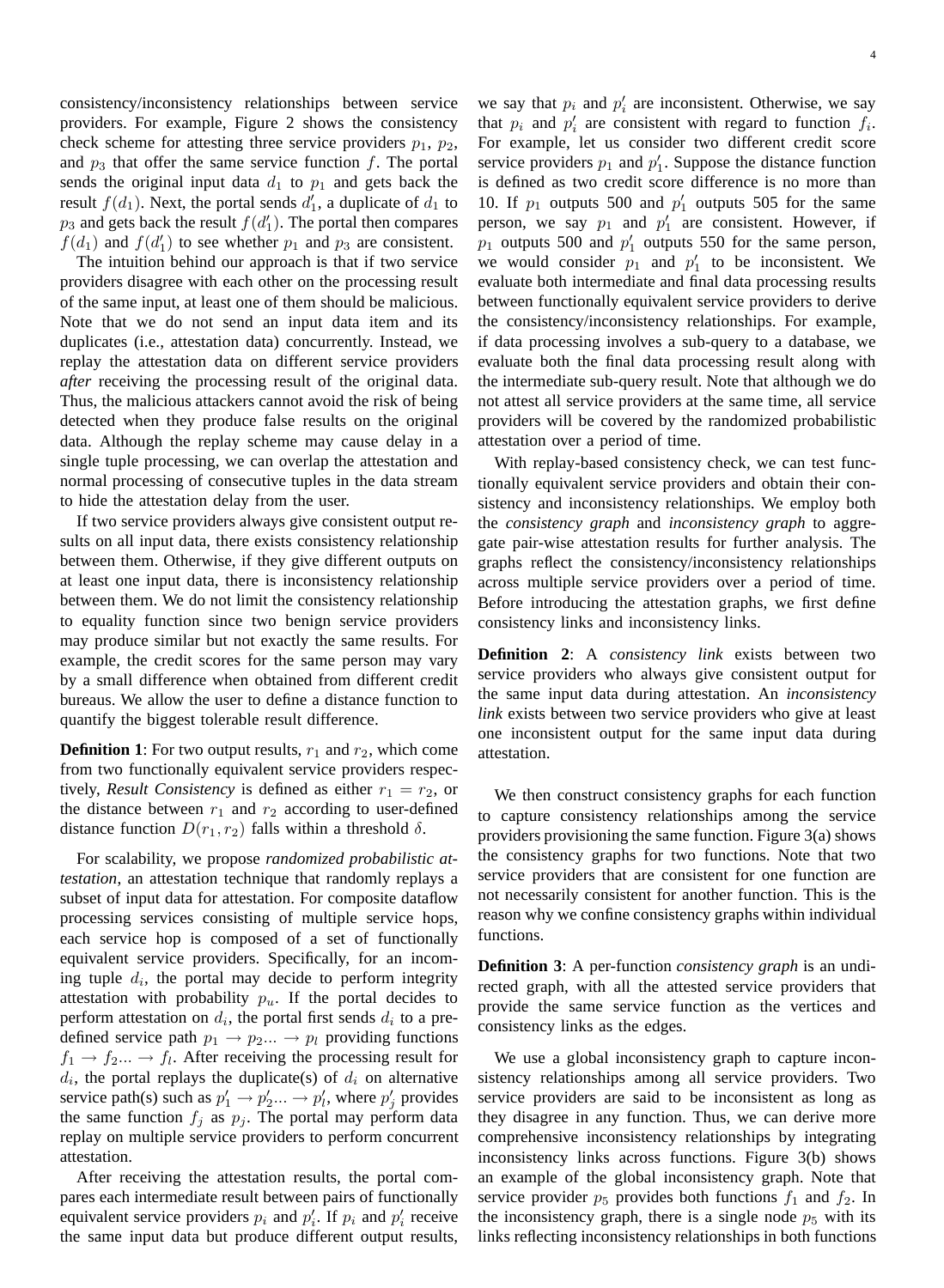

Fig. 3. **Attestation graphs.**



**Definition 4**: The *global inconsistency graph* is an undirected graph, with all the attested service providers in the system as the vertex set and inconsistency links as the edges.

The portal node is responsible for constructing and maintaining both per-function consistency graphs and the global inconsistency graph. In order to generate these graphs, the portal maintains counters for the number of consistency results and counters for the total number of attestation data between each pair of service providers. The portal updates the counters each time when it receives attestation results. At any time, if the counter for consistency results has the same value with that for the total attestation data, there is a consistency link between this pair of service providers. Otherwise, there is an inconsistency link between them.

#### **3.2 Integrated Attestation Scheme**

We now present our integrated attestation graph analysis algorithm.

**Step 1: Consistency graph analysis.** We first examine per-function consistency graphs to pinpoint suspicious service providers. The consistency links in per-function consistency graphs can tell which set of service providers keep consistent with each other on a specific service function. Given any service function, since benign service providers always keep consistent with each other, benign service providers will form a clique in terms of consistency links. For example, in Figure 3(a),  $p_1$ ,  $p_3$  and  $p_4$  are benign service providers and they always form a consistency clique. In our previous work [26], we have developed a cliquebased algorithm to pinpoint malicious service providers. If we assume that the number of benign service providers is larger than that of the malicious ones, a benign node will always stay in a clique formed by all benign nodes, which has size larger than  $\lfloor k/2 \rfloor$ , where k is the number of service providers provisioning the service function. Thus, we can pinpoint *suspicious* nodes by identifying nodes that are outside of all cliques of size larger than  $\lfloor k/2 \rfloor$ . For example, in Figure 3(a),  $p_2$  and  $p_5$  are identified as suspicious because they are excluded from the clique of size 3.



Fig. 4. **Inconsistency graph G and its residual graph.**

However, strategically colluding attackers can try to take majority in a specific service function to escape the detection. Thus, it is insufficient to examine the perfunction consistency graph only. We need to integrate the consistency graph analysis with the inconsistency graph analysis to achieve more robust integrity attestation.

**Step 2: Inconsistency graph analysis.** Given an inconsistency graph containing only the inconsistency links, there may exist different possible combinations of the benign node set and the malicious node set. However, if we assume that the total number of malicious service providers in the whole system is no more than  $K$ , we can pinpoint a subset of truly malicious service providers. Intuitively, given two service providers connected by an inconsistency link, we can say that at least one of them is malicious since any two benign service providers should always agree with each other. Thus, we can derive the lower bound about the number of malicious service providers by examining the minimum vertex cover of the inconsistency graph. The minimum vertex cover of a graph is a minimum set of vertices such that each edge of the graph is incident to at least one vertex in the set. For example, in Figure 3(b),  $p_2$  and  $p_5$  form the minimum vertex cover. We present two propositions as part of our approach. The proofs for these propositions can be found in section 1 of the online supplementary material.

**Proposition 1**: Given an inconsistency graph  $G$ , let  $C_G$  be a minimum vertex cover of  $G$ . Then the number of malicious service providers is no less than  $|C_G|$ .

We now define the residual inconsistency graph for a node  $p_i$  as follows.

**Definition 5**: The *residual inconsistency graph* of node  $p_i$ is the inconsistency graph after removing the node  $p_i$  and all of links adjacent to  $p_i$ .

For example, Figure 4 shows the residual inconsistency graph after removing the node  $p_2$ . Based on the lower bound of the number of malicious service providers and Definition 5, we have the following proposition for pinpointing a subset of malicious nodes.

**Proposition 2**: Given an integrated inconsistency graph G and the upper bound of the number of malicious service providers  $K$ , a node  $p$  must be a malicious service provider if and only if

$$
\frac{5}{2}
$$

$$
|N_p| + |C_{G'_p}| > K \tag{1}
$$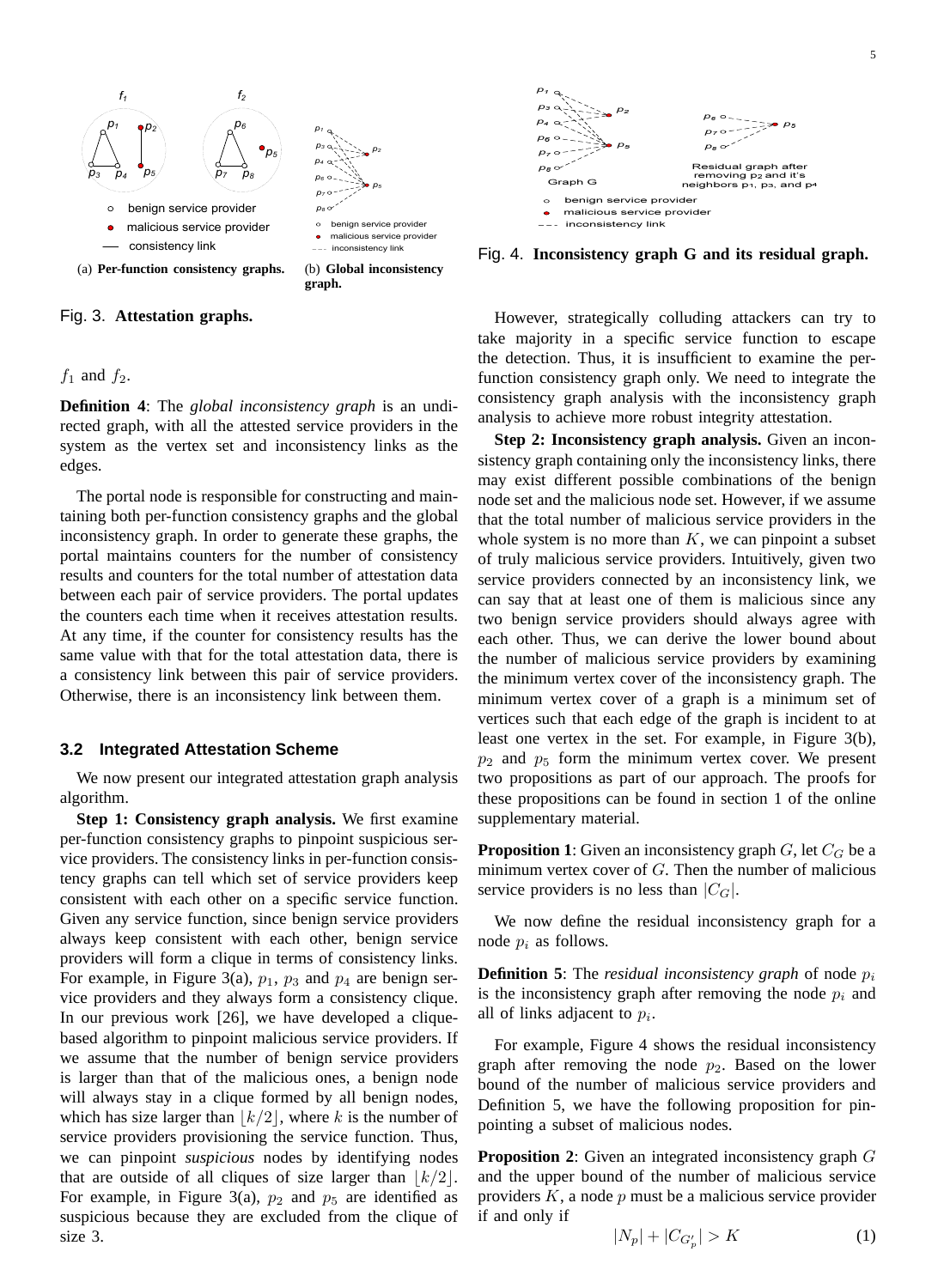where  $|N_p|$  is the neighbor size of p, and  $|C_{G'_p}|$  is the size of the minimum vertex cover of the *residual* inconsistency graph after removing  $p$  and its neighbors from  $G$ .

For example, in Figure 3(b), suppose we know the number of malicious service providers is no more than 2. Let us examine the malicious node  $p_2$  first. After we remove  $p_2$  and its neighbors  $p_1$ ,  $p_3$ , and  $p_4$  from the inconsistency graph, the residual inconsistency graph will be a graph without any link. Thus, its minimum vertex cover is 0. Since  $p_2$  has three neighbors, we have  $3 + 0 > 2$ . Thus,  $p_2$  is malicious. Let us now check out the benign node  $p_1$ . After removing  $p_1$  and its two neighbors  $p_2$  and  $p_5$ , the residual inconsistency graph will be a graph without any link and its minimum vertex cover should be 0. Since  $p_1$ has two neighbors, Equation 1 does not hold. We will not pinpoint  $p_1$  as malicious in this step.

Note that benign service providers that do not serve same functions with malicious ones will be isolated nodes in the inconsistency graph, since they will not be involved in any inconsistency links. For example, in Figure 5, nodes  $p_4$ ,  $p_5$ ,  $p_6$  and  $p_7$  are isolated nodes since they are not associated with any inconsistency links in the global inconsistency graph. Thus, we can remove these nodes from the inconsistency graph without affecting the computation of the minimum vertex cover.

We now describe how to estimate the upper bound of the number of malicious service providers  $K$ . Let  $N$  denote the total number of service providers in the system. Since we assume that the total number of malicious service providers is less than that of benign ones, the number of malicious service providers should be no more than  $|N/2|$ . According proposition 1, the number of malicious service providers should be no less than the size of the minimum vertex cover  $|C_G|$  of the global inconsistency graph. Thus, K is first bounded by its lower bound  $|C_G|$  and upper bound  $|N/2|$ . We then use an iterative algorithm to tighten the bound of  $K$ . We start from the lower bound of  $K$ , and compute the set of malicious nodes, as described by Proposition 2, denoted by  $\Omega$ . Then we gradually increase K by one each time. For each specific value of  $K$ , we can get a set of malicious nodes. With a larger  $K$ , the number of nodes that can satisfy  $|N_s|+|C_{G'_s}| > K$  becomes less, which causes the set  $\Omega$  to be reduced. When  $\Omega = \emptyset$ , we stop increasing  $K$ , since any larger  $K$  cannot give more malicious nodes. Intuitively, when  $K$  is large, fewer nodes may satisfy Equation 1. Thus, we may only identify a small subset of malicious nodes. In contrast, when K is small, more nodes may satisfy Equation 1, which may mistakenly pinpoint benign nodes as malicious. To avoid false positives, we want to pick a large enough  $K$ , which can pinpoint a set of true malicious service providers.

**Step 3: Combining consistency and inconsistency graph analysis results.** Let  $G_i$  be the consistency graph generated for service function  $f_i$ , and  $G$  be the global inconsistency graph. Let  $M_i$  denote the list of suspicious nodes by analyzing per function consistency graph  $G_i$  (i.e., nodes belonging to minority cliques), and  $\Omega$  denotes the list of suspicious nodes by analyzing the global inconsistency



Fig. 5. **Isolated benign service providers in the global inconsistency graph.**



Fig. 6. **An example for integrated graph analysis with two malicious nodes.**

graph G, given a particular upper bound of the number of malicious nodes  $K$ . We examine per-function consistency graphs one by one. Let  $\Omega_i$  denote the subset of  $\Omega$  that serves function  $f_i$ . If  $\Omega_i \cap M_i \neq \emptyset$ , we add nodes in  $M_i$ to the identified malicious node set. The idea is that since the majority of nodes serving function  $f_i$  have successfully excluded malicious nodes in  $\Omega_i$ , we could trust their decision on proposing  $M_i$  as malicious nodes. Pseudo-code of our algorithm can be found in section 1 of the online supplemental material.

For example, Figure 6 shows both the per-function consistency graphs and the global inconsistency graph. If the upper bound of the malicious nodes  $K$  is set to 4, the inconsistency graph analysis will capture the malicious node  $p_9$  but will miss the malicious node  $p_8$ . The reason is that  $p_8$  only has three neighbors and the minimum vertex cover for the residual inconsistency graph after removing  $p_8$ and its three neighbors is 1. Note that we will not pinpoint any benign node as malicious according to Proposition 2. For example, the benign node  $p_1$  has two neighbors and the minimum vertex cover for the residual graph after removing  $p_1$  and its two neighbors  $p_8$  and  $p_9$  will be 0 since the residual graph does not include any link. However, by checking the consistency graph of function  $f_1$ , we find  $\Omega_1 = \{p_9\}$  has overlap with the minority clique  $M_1 = \{p_8, p_9\}$ . We then infer  $p_8$  should be malicious too.

Note that even if we have an accurate estimation of the number of malicious nodes, the inconsistency graph analysis scheme may not identify *all* malicious nodes. However, our integrated algorithm can pinpoint more malicious nodes than the inconsistency graph only algorithm. An example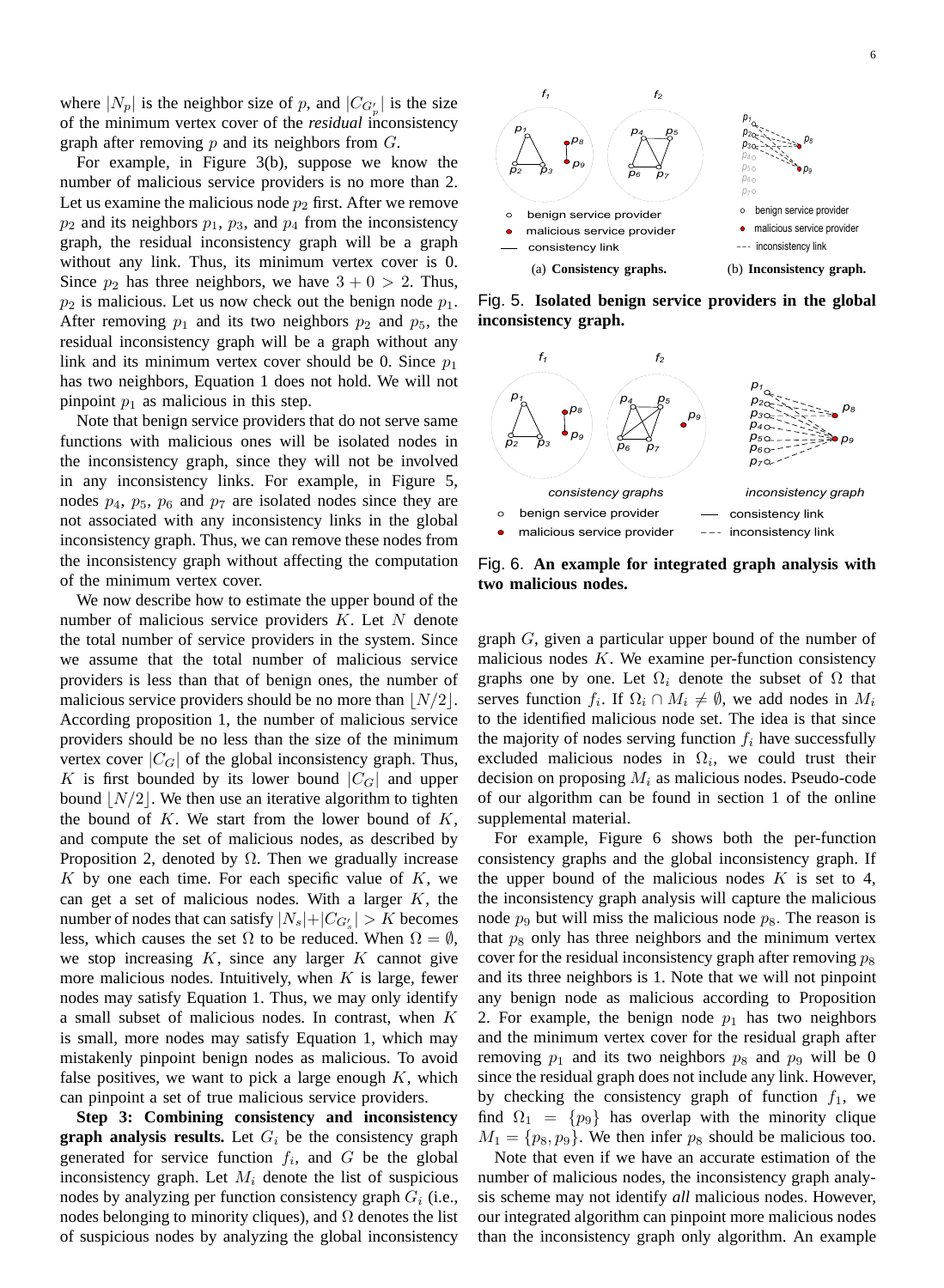

Fig. 7. **Automatic data correction using attestation data processing results.**

showing how our algorithm can pinpoint more malicious nodes than the inconsistency graph only algorithm can be found in section 1 of the online supplemental material.

### **3.3 Result Auto-Correction**

IntTest can not only pinpoint malicious service providers but also automatically correct corrupted data processing results to improve the result quality of the cloud data processing service, illustrated by Figure 7. Without our attestation scheme, once an original data item is manipulated by any malicious node, the processing result of this data item can be corrupted, which will result in degraded result quality. IntTest leverages the attestation data and the malicious node pinpointing results to detect and correct compromised data processing results.

Specifically, after the portal node receives the result  $f(d)$ of the original data  $d$ , the portal node checks whether the data  $d$  has been processed by any malicious node that has been pinpointed by our algorithm. We label the result  $f(d)$  as "suspicious result" if d has been processed by any pinpointed malicious node. Next, the portal node checks whether  $d$  has been chosen for attestation. If  $d$  is selected for attestation, we check whether the attestation copy of  $d$  only traverses good nodes. If it is true, we will use the result of the attestation data to replace  $f(d)$ . For example, in Figure 7, the original data  $d$  is processed by the pinpointed malicious node  $s_6$  while one of its attestation data  $d''$  is only processed by benign nodes. The portal node will use the attestation data result  $f(d'')$  to replace the original result that can be corrupted if  $s_6$  cheated on d.

## **4 SECURITY ANALYSIS**

We now present a summary of the results of our analytical study about IntTest. Additional details along with a proof of the proposition presented in this section can be found in section 2 of the online supplemental material.

**Proposition 3**: Given an accurate upper bound of the number of malicious service providers  $K$ , if malicious service providers always collude together, IntTest has zero false positive.

Although our algorithm cannot guarantee zero false positives when there are multiple independent colluding groups, it will be difficult for attackers to escape our detection with multiple independent colluding groups since attackers will have inconsistency links not only with benign nodes but also with other groups of malicious nodes. Additionally, our approach limits the damage colluding attackers can cause if they can evade detection in two ways. First, our algorithm limits the number of functions which can be simultaneously attacked. Second, our approach ensures a single attacker cannot participate in compromising an unlimited number of service functions without being detected.

# **5 EXPERIMENTAL EVALUATION**

In this section, we present the experimental evaluation of the IntTest system. We first describe our experimental setup. We then present and analyze the experimental results.

#### **5.1 Experiment Setup**

We have implemented a prototype of the IntTest system and tested it using the NCSU's virtual computing lab (VCL) [28], a production cloud infrastructure operating in a similar way as Amazon EC2 [29]. We add portal nodes into VCL and deploy IBM System S stream processing middleware [8], [30] to provide distributed data stream processing service. System S is an industry-strength high performance stream processing platform that can analyze massive volumes of continuous data streams and scale to hundreds of processing elements (PEs) for each application. In our experiments, we used 10 VCL nodes which run 64bit CentOS 5.2. Each node runs multiple virtual machines (VMs) on top of Xen 3.0.3.

The dataflow processing application we use in our experiments is adapted from the sample applications provided by System S. This application takes stock information as input, performs windowed aggregation on the input stream according to the specified company name and then performs calculations on the stock data. We use a trusted portal node to accept the input stream, perform comprehensive integrity attestation on the PEs and analyze the attestation results. The portal node constructs one consistency graph for each service function and one global inconsistency graph across all service providers in the system.

For comparison, we have also implemented three alternative integrity attestation schemes: 1) the *Full-Time Majority Voting* (FTMV) scheme, which employs *all* functionallyequivalent service providers at all time for attestation and determines malicious service providers through majority voting on the processing results; 2) the *Part-Time Majority Voting* (PTMV) scheme, which employs *all* functionallyequivalent service providers over a subset of input data for attestation and determines malicious service providers using majority voting; and 3) the *RunTest* scheme [26], which pinpoints malicious service providers by analyzing only per-function consistency graphs, labeling those service providers that are outside of all cliques of size larger than  $|k/2|$  as malicious, where k is the number of service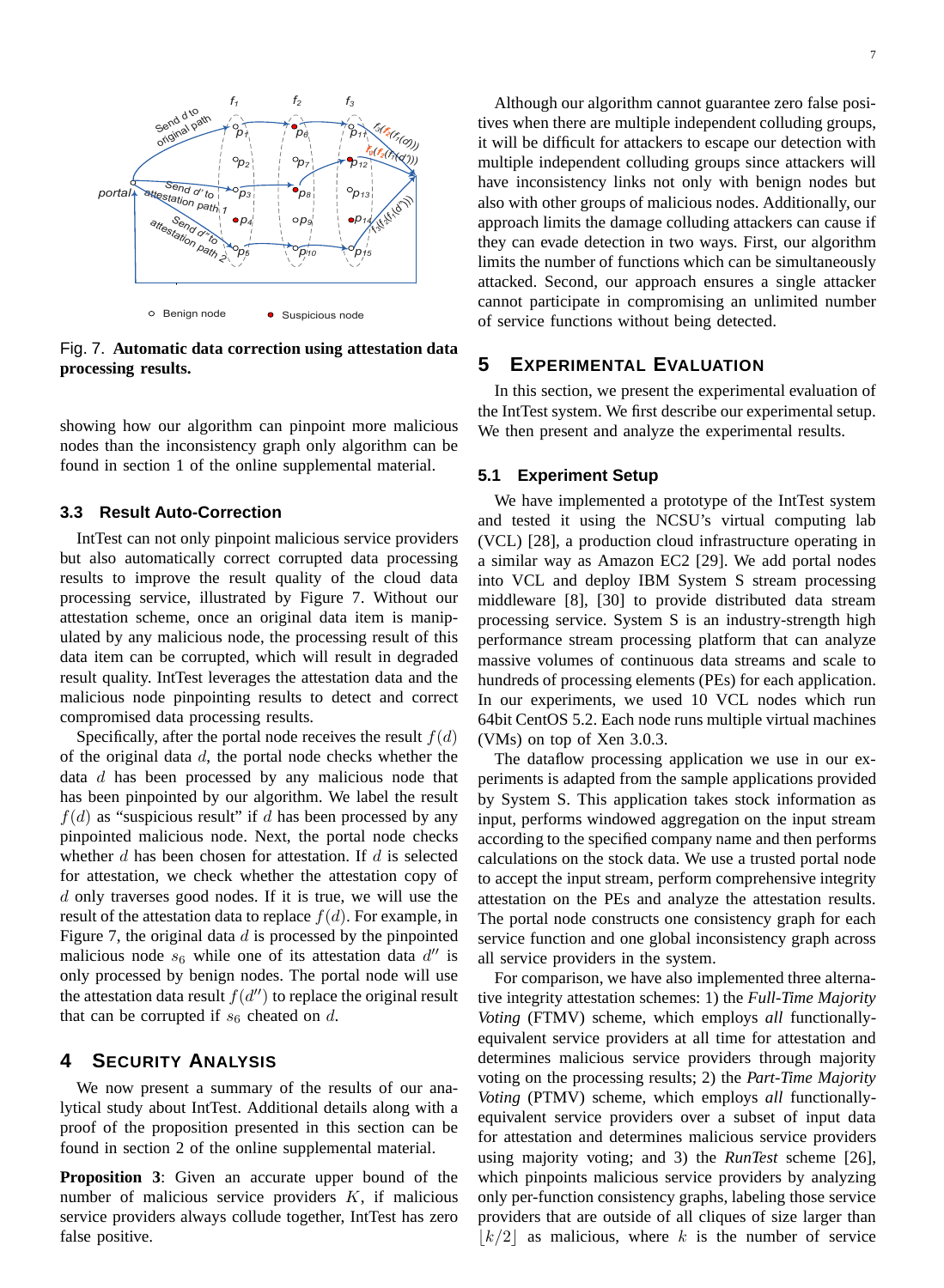

Fig. 8. Malicious attackers pinpointing accuracy comparison with 20% service providers being malicious.

providers that take participate in this service function. Note that AdapTest [27] uses the same attacker pinpointing algorithm as RunTest. Thus, AdapTest has the same detection accuracy as RunTest but with less attestation overhead.

Three major metrics for evaluating our scheme are *detection rate*, *false alarm rate*, and *attestation overhead*. We calculate the detection rate, denoted by  $A_D$ , as the number of pinpointed malicious service providers over the total number of malicious service providers that have misbehaved at least once during the experiment. During runtime, the detection rate should start from zero and increase as more malicious service providers are detected. false alarm rate  $A_F$  is defined as  $N_{fp}/(N_{fp} + N_{tn})$ , where  $N_{fp}$  denotes false alarms corresponding to the number of benign service providers that are incorrectly identified as malicious;  $N_{tn}$  denotes true negatives corresponding to the number of benign service providers that are correctly identified as benign. The attestation overhead is evaluated by both the number of duplicated data tuples that are redundantly processed for service integrity attestation and the extra dataflow processing time incurred by the integrity attestation.

We assume that the colluding attackers know our attestation scheme and take the best strategy while evaluating the IntTest system. According to the security analysis in Section 4, in order to escape detection, the best practice for attackers is to attack as a colluding group. Colluding attackers can take different strategies. They may *conservatively attack* by first attacking those service functions with less number of service providers where they can easily take majority, assuming they know the number of participating service providers for each service function. Alternatively, they may *aggressively attack* by attacking service functions randomly, assuming they do not know the number of participating service providers. We investigate the impact of these attack strategies on our scheme in terms of both detection rate and false alarm rate.

#### **5.2 Results and Analysis**

We first investigate the accuracy of our scheme in pinpointing malicious service providers. Figure 8(a) compares our scheme with the other alternative schemes (i.e., FTMV, PTMV, RunTest) when malicious service providers *aggressively* attack different number of service functions. In this



Fig. 9. Detection rate timeline results.

set of experiments, we have 10 service functions and 30 service providers. The number of service providers in each service function randomly ranges in [1,8]. Each benign service provider provides two randomly selected service functions. The data rate of the input stream is 300 tuples per second. We set 20% of service providers as malicious. After the portal receives the processing result of a new data tuple, it randomly decides whether to perform data attestation. Each tuple has 0.2 probability of getting attested (i.e., attestation probability  $P_u = 0.2$ ), and two attestation data replicas are used (i.e., number of total data copies including the original data  $r = 3$ ). Each experiment is repeated three times. We report the average detection rate and false alarm rate achieved by different schemes. Note that RunTest can achieve the same detection accuracy results as the majority voting based schemes after the randomized probabilistic attestation covers all attested service providers and discovers the majority clique [26]. In contrast, IntTest comprehensively examines both per-function consistency graphs and the global inconsistency graph to make the final pinpointing decision. We observe that IntTest can achieve much higher detection rate and lower false alarm rate than other alternatives. Moreover, IntTest can achieve better detection accuracy when malicious service providers attack more functions. We also observe that when malicious service providers attack aggressively, our scheme can detect them even though they attack a low percentage of service functions.

Figure 8(b) shows the malicious service provider detection accuracy results under the *conservative* attack scenarios. All the other experiment parameters are kept the same as the previous experiments. The results show that IntTest can consistently achieve higher detection rate and lower false alarm rate than the other alternatives. In the conservative attack scenario, as shown by Figure 8(b), the false alarm rate of IntTest first increases when a small percentage of service functions are attacked and then drops to zero quickly with more service functions are attacked. This is because when attackers only attack a few service functions where they can take majority, they can hide themselves from our detection scheme while tricking our algorithm into labeling benign service providers as malicious. However, if they attack more service functions, they can be detected since they incur more inconsistency links with benign service providers in the global inconsistency graph. Note that majority voting based schemes can also detect malicious attackers if attackers fail to take majority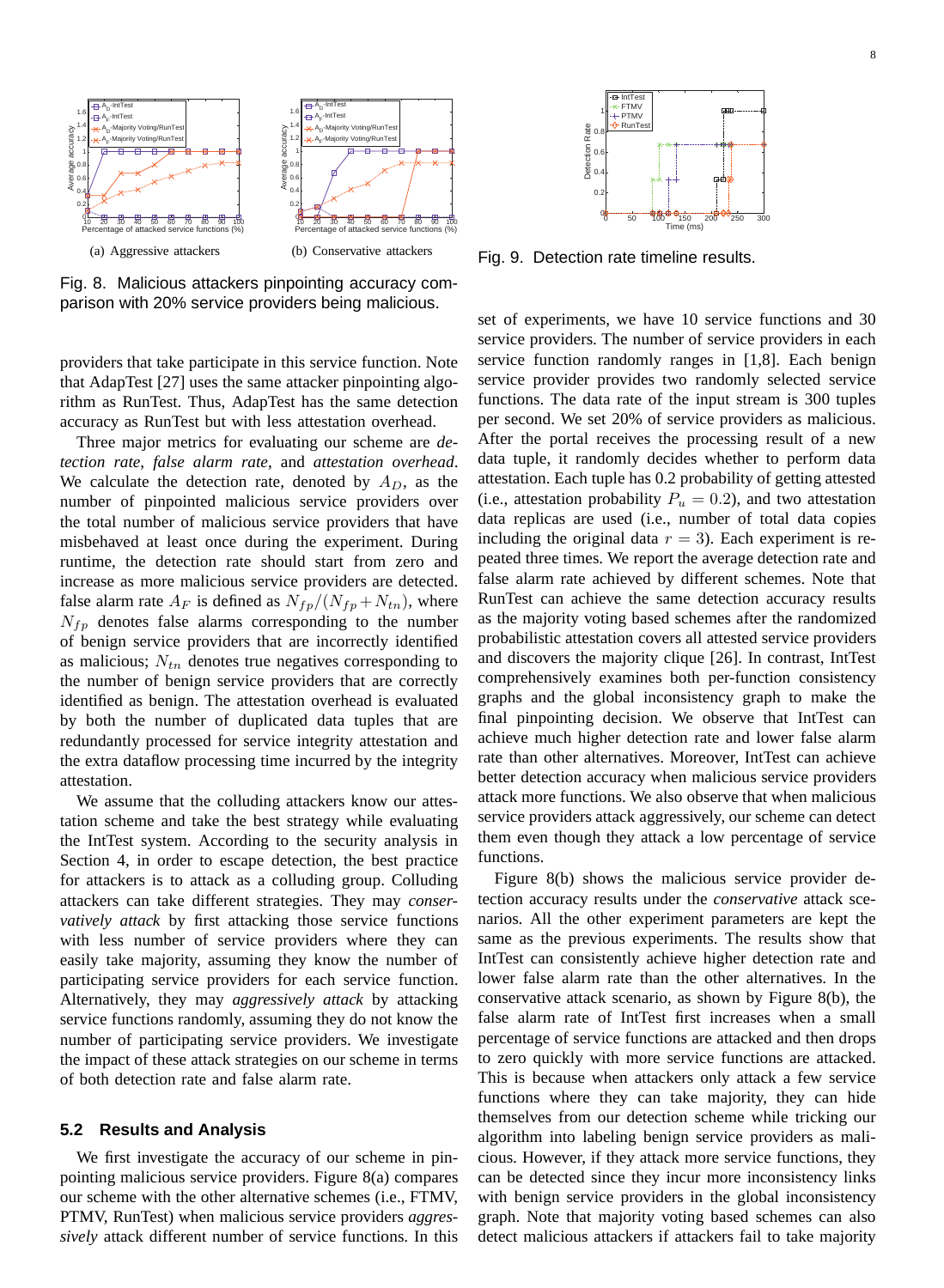

Fig. 10. Result quality detection and auto-correction performance under non-colluding attacks.



Fig. 11. **Attestation overhead comparison.**

in the attacked service function. However, majority voting based schemes have high false alarms since attacks can always trick the schemes to label benign service providers as malicious as long as attackers can take majority in each individual service function.

The results of increasing the percentage of malicious service providers to 40% can be found in section 3 of the online supplemental material.

We now show one example of detection time comparison results during the above experiments, shown by Figure 9. In this case, malicious service providers use a small probability (0.2) to misbehave on an incoming data tuple. For probabilistic attestation schemes such as IntTest, PTMV, and RunTest, the attestation probability is set at a small number (0.2) too. For IntTest and RunTest, two attestation data replicas are used  $(r = 3)$ . Here, the attackers may attack different service functions with different subset of their colluders. As expected, the FTMV scheme needs the least time to detect malicious service providers because it attests all service components all the time. Although PTMV has the same attestation probability with IntTest and RunTest, it has shorter detection time since it uses all service components for each attestation data. IntTest can achieve shorter detection time than RunTest. Similar to previous experiments, IntTest achieves the highest detection rate among all algorithms. RunTest, FTMV and PTMV cannot achieve 100% detection rate since they cannot detect those attackers that only misbehave in service functions where they can take the majority.

We also conducted sensitivity study to evaluate the impact of various system parameters on the effectiveness of our algorithm. Those results can be found in Section 3 of the online supplementary material.

We now evaluate the effectiveness of our result auto-

correction scheme. We compare the result quality without auto-correction and with auto-correction, and also investigate the impact of the attestation probability. Figure 10(a) and Figure 10 show the result quality under non-colluding attacks with 20% malicious nodes and colluding attacks with 40% malicious nodes respectively. We vary the attestation probability from 0.2 to 0.4. In both scenarios, IntTest can achieve significant result quality improvement without incurring any extra overhead other than the attestation overhead. IntTest can achieve higher result quality improvement under higher node misbehaving probability. This is because IntTest can detect the malicious nodes earlier so that it can correct more compromised data using the attestation data.

Figure 11 compares the overhead of the four schemes in terms of the percentage of attestation traffic compared to the original data traffic (i.e., the total number of duplicated data tuples used for attestation over the number of original data tuples). The data rate is 300 tuples per second. Each experiment run processes 20,000 data tuples. IntTest and RunTest save more than half attestation traffic than PTMV, and incur an order of magnitude less attestation overhead than FTMV. Additional overhead analysis details are available in section 3 of the online supplemental material.

# **6 LIMITATION DISCUSSION**

Although we have shown that IntTest can achieve better scalability and higher detection accuracy than existing schemes, IntTest still has a set of limitations that require further study. A detailed limitation discussion can be found in Section 4 of the online supplementary material. We now provide a summary of the limitations of our approach. First, malicious attackers can still escape the detection if they only attack a few service functions, take majority in all the compromised service functions, and have less inconsistency links than benign service providers. However, IntTest can effectively limit the attack scope and make it difficult to attack popular service functions. Second, IntTest needs to assume the attested services are input deterministic where benign services will return the same or similar results defined by a distance function for the same input. Thus, IntTest cannot support those service functions whose results vary significantly based on some random numbers or timestamps.

# **7 CONCLUSION**

In this paper, we have presented the design and implementation of IntTest, a novel integrated service integrity attestation framework for multi-tenant software-as-a-service cloud systems. IntTest employs randomized replay-based consistency check to verify the integrity of distributed service components without imposing high overhead to the cloud infrastructure. IntTest performs integrated analysis over both consistency and inconsistency attestation graphs to pinpoint colluding attackers more efficiently than existing techniques. Furthermore, IntTest provides result autocorrection to automatically correct compromised results to improve the result quality. We have implemented IntTest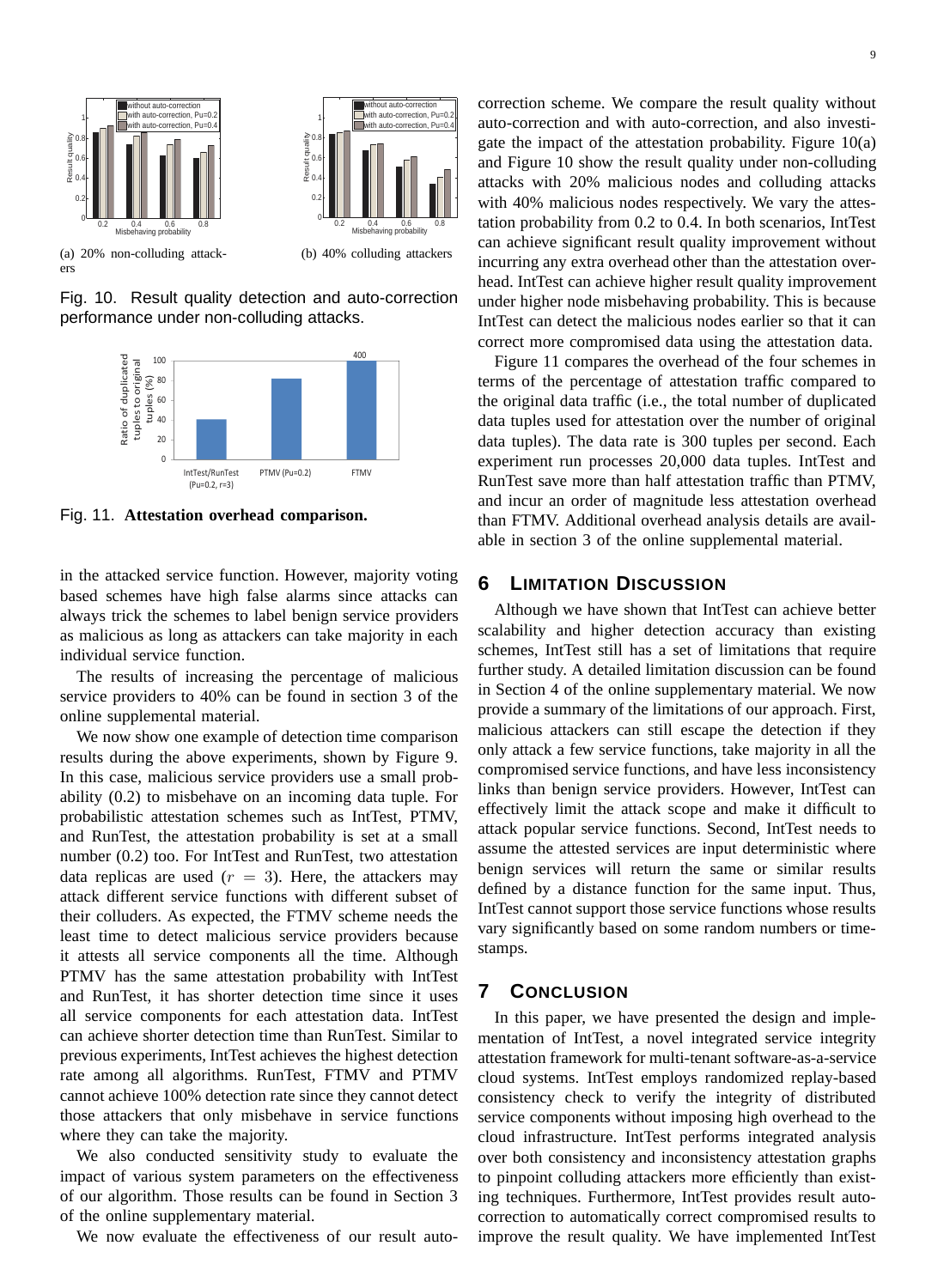and tested it on a commercial data stream processing platform running inside a production virtualized cloud computing infrastructure. Our experimental results show that IntTest can achieve higher pinpointing accuracy than existing alternative schemes. IntTest is light-weight, which imposes low performance impact to the data processing processing services running inside the cloud computing infrastructure.

# **ACKNOWLEDGMENTS**

This work was sponsored in part by U.S. Army Research Office (ARO) under grant W911NF-08-1-0105 managed by NCSU Secure Open Systems Initiative (SOSI), NSF CNS-0915567, and NSF IIS-0430166. Any opinions expressed in this paper are those of the authors and do not necessarily reflect the views of the ARO, NSF or U.S. Government.

## **REFERENCES**

- [1] "Amazon Web Services," http://aws.amazon.com/.
- [2] "Google App Engine," http://code.google.com/appengine/.
- [3] "Software as a Service," *http://en.wikipedia.org/wiki/Software as a Service*.
- [4] G. A. amd F. Casati, H. Kuno, and V. Machiraju, "Web Services Concepts, Architectures and Applications Series: Data-Centric Systems and Applications," *Addison-Wesley Professional*, 2002.
- [5] T. Erl, "Service-Oriented Architecture (SOA): Concepts, Technology, and Design," *Prentice Hall*, 2005.
- [6] T. S. Group, "STREAM: The Stanford Stream Data Manager," *IEEE Data Engineering Bulletin, 26(1):19-26*, Mar. 2003.
- [7] D. J. Abadi and et al, "The Design of the Borealis Stream Processing Engine," *Proc. of CIDR*, 2005.
- [8] B. Gedik, H. Andrade, and et. al., "SPADE: the System S Declarative Stream Processing Engine," *Proc. of SIGMOD*, Apr. 2008.
- [9] S. Berger, R. Caceres, and et. al., "TVDc: Managing security in the trusted virtual datacenter," *ACM SIGOPS Operating Systems Review*, vol. 42, no. 1, pp. 40–47, 2008.
- [10] T. Ristenpart, E. Tromer, H. Shacham, and S. Savage, "Hey, you, get off my cloud! exploring information leakage in third- party compute clouds," in *Proceedings of the 16th ACM Conference on Computer and Communications Security (CCS)*, 2009.
- [11] W. Xu, V. N. Venkatakrishnan, R. Sekar, and I. V. Ramakrishnan, "A framework for building privacy-conscious composite web services," in *IEEE International Conference on Web Services*, Chicago, IL, Sep. 2006, pp. 655–662.
- [12] P. C. K. Hung, E. Ferrari, and B. Carminati, "Towards standardized web services privacy technologies," in *IEEE International Conference on Web Services*, San Diego, CA, Jun. 2004, pp. 174–183.
- [13] L. Alchaal, V. Roca, and M. Habert, "Managing and securing web services with vpns," in *IEEE International Conference on Web Services*, San Diego, CA, Jun. 2004, pp. 236–243.
- [14] H. Zhang, M. Savoie, S. Campbell, S. Figuerola, G. von Bochmann, and B. S. Arnaud, "Service-oriented virtual private networks for grid applications," in *IEEE International Conference on Web Services*, Salt Lake City, UT, Jul. 2007, pp. 944–951.
- [15] M. Burnside and A. D. Keromytis, "F3ildcrypt: End-to-end protection of sensitive information in web services," in *ISC*, 2009, pp. 491–506.
- [16] I. Roy, S. Setty, and et. al., "Airavat: Security and privacy for MapReduce," in *NSDI*, April 2010.
- [17] J. Garay and L. Huelsbergen, "Software integrity protection using timed executable agents," in *Proceedings of ACM Symposium on Information, Computer and Communications Security (ASIACCS)*, Taiwan, Mar. 2006.
- [18] T. Garfinkel, B. Pfaff, and et. al., "Terra: A virtual machine-based platform for trusted computing," in *Proceedings of the 19th ACM Symposium on Operating Systems Principles (SOSP)*, Oct. 2003.
- [19] A. Seshadri, M. Luk, E. Shi, A. Perrig, L. van Doorn, and P. Khosla, "Pioneer: Verifying code integrity and enforcing untampered code execution on legacy systems," in *Proceedings of the 20th ACM Symposium on Operating Systems Principles (SOSP)*, Oct. 2005.
- [20] E. Shi, A. Perrig, and L. V. Doorn, "Bind: A fine-grained attestation service for secure distributed systems," in *Proceedings of the IEEE Symposium on Security and Privacy*, 2005.
- [21] "Trusted computing group," Trusted Computing Group, https://www.trustedcomputinggroup.org/home.
- [22] "TPM Specifications Version 1.2," TPM, https://www.trustedcomputinggroup.org/downloads/specifications/tpm/tpm.
- [23] J. L. Griffin, T. Jaeger, R. Perez, and R. Sailer, "Trusted virtual domains: Toward secure distributed services," in *Proceedings of First Workshop on Hot Topics in System Dependability*, Jun. 2005.
- [24] L. Lamport, R. Shostak, and M. Pease, "The byzantine generals problem," *ACM Transactions on Programming Languages and Systems, 4(3)*, 1982.
- [25] T. Ho, B. Leong, R. Koetter, and et. al., "Byzantine modification detection in multicast networks using randomized network coding," in *IEEE ISIT*, 2004.
- [26] J. Du, W. Wei, X. Gu, and T. Yu, "Runtest: Assuring integrity of dataflow processing in cloud computing infrastructures," in *ACM Symposium on Information, Computer and Communications Security (ASIACCS)*, 2010.
- [27] J. Du, N. Shah, and X. Gu, "Adaptive data-driven service integrity attestation for multi-tenant cloud systems," in *International Workshop on Quality of Service (IWQoS)*, San Jose, CA, 2011.
- [28] "Virtual Computing Lab," http://vcl.ncsu.edu/.
- [29] "Amazon Elastic Compute Cloud," http://aws.amazon.com/ec2/.
- [30] N. Jain and et al., "Design, Implementation, and Evaluation of the Linear Road Benchmark on the Stream Processing Core," *Proc. of SIGMOD*, 2006.
- [31] B. Raman, S. Agarwal, and et. al., "The SAHARA Model for Service Composition Across Multiple Providers," *Proceedings of the First International Conference on Pervasive Computing*, August 2002.
- [32] X. Gu, K. Nahrstedt, and et. al., " QoS-Assured Service Composition in Managed Service Overlay Networks," *Proc. of ICDCS, 194-202*, 2003.
- [33] K.-L.Wu, P. S. Yu, B. Gedik, K. Hildrum, C. C. Aggarwal, E. Bouillet, W. Fan, D. George, X. Gu, G. Luo, and H. Wang, "Challenges and Experience in Prototyping a Multi-Modal Stream Analytic and Monitoring Application on System S," *Proc. of VLDB, 1185-1196*, 2007.
- [34] J. Dean and S. Ghemawat, "MapReduce: Simplified Data Processing on Large Clusters," *Proc. of USENIX Symposium on Operating System Design and Implementation*, 2004.
- [35] M. Isard, M. Budiu, Y. Yu, A. Birrell, and D. Fetterly, "Dryad: Distributed data-parallel programs from sequential building blocks," *Proc. of European Conference on Computer Systems (EuroSys), Lisbon, Portugal*, 2007.
- [36] A. Seshadri, A. Perrig, L. V. Doorn, and P. Khosla, "Swatt: Softwarebased attestation for embedded devices," in *IEEE Symposium on Security and Privacy*, May 2004.
- [37] A. Haeberlen, P. Kuznetsov, and P. Druschel, "Peerreview: Practical accountability for distributed systems," in *ACM Symposium on Operating Systems Principles*, 2007.
- [38] J. Du, X. Gu, and T. Yu, "On verifying stateful dataflow processing services in large-scale cloud systems," in *ACM Conference on Computer and Communications Security (CCS), Chicago, IL*, 2010, pp. 672–674.
- [39] I. Hwang, "A survey of fault detection, isolation, and reconfiguration methods," *IEEE Transactions on Control System Technology*, 2010.



**Juan Du** is a software engineer at Amazon. She received her PhD degree from the Department of Computer Science, North Carolina State University in 2011, and her BS and MS degrees from the Department of Computer Science, Tianjin University, China, in 2001 and 2004 respectively. She has interned at Ericsson, Cisco Systems, and IBM T. J. Watson Research center when she was a PhD student.